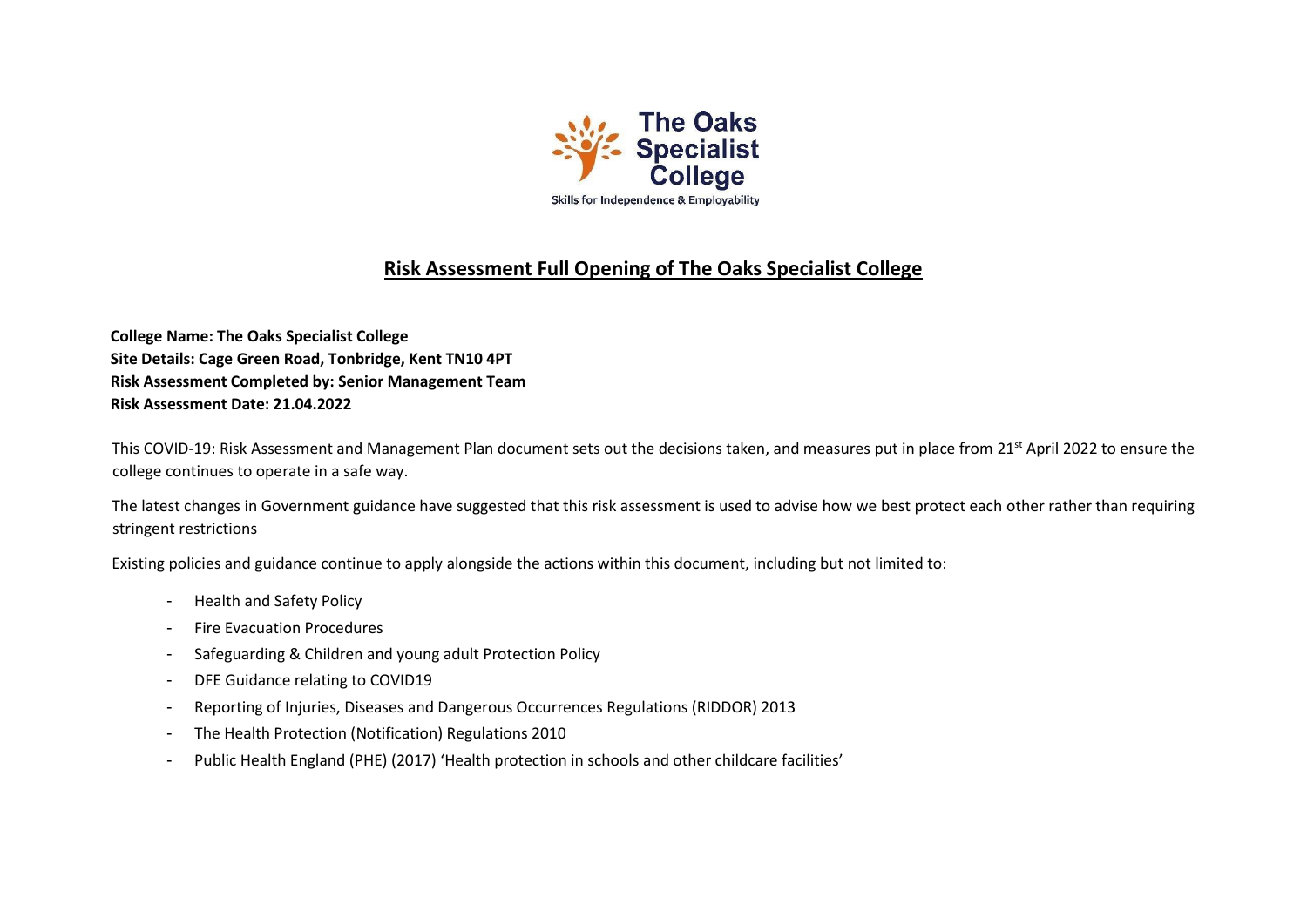## **Latest Government guidance to educational settings about COVID-19**:

<https://www.gov.uk/guidance/people-with-symptoms-of-a-respiratory-infection-including-covid-19>

[COVID-19 Response: Living with COVID-19 -](https://www.gov.uk/government/publications/covid-19-response-living-with-covid-19/covid-19-response-living-with-covid-19) [GOV.UK \(www.gov.uk\)](https://www.gov.uk/government/publications/covid-19-response-living-with-covid-19/covid-19-response-living-with-covid-19)

[FE COVID operational guidance Feb 2022 \(publishing.service.gov.uk\)](https://assets.publishing.service.gov.uk/government/uploads/system/uploads/attachment_data/file/1056992/FE_COVID_operational_guidance_Feb_2022.pdf)

[SEND and specialist settings: additional COVID-19 operational guidance \(publishing.service.gov.uk\)](https://assets.publishing.service.gov.uk/government/uploads/system/uploads/attachment_data/file/1057037/20220223_SEND_guidance.pdf)

[Special schools and other specialist settings: coronavirus \(COVID-19\) -](https://www.gov.uk/government/publications/guidance-for-full-opening-special-schools-and-other-specialist-settings?utm_medium=email&utm_campaign=govuk-notifications-topic&utm_source=5b39fd76-b131-46ff-a5f1-67c863a6237f&utm_content=daily) [GOV.UK \(www.gov.uk\)](https://www.gov.uk/government/publications/guidance-for-full-opening-special-schools-and-other-specialist-settings?utm_medium=email&utm_campaign=govuk-notifications-topic&utm_source=5b39fd76-b131-46ff-a5f1-67c863a6237f&utm_content=daily)

## Latest Government guidance -Transport to college

[https://www.gov.uk/government/publications/transport-to-school-and-other-places-of-education-autumn-term-2020/transport-to-school-and](https://www.gov.uk/government/publications/transport-to-school-and-other-places-of-education-autumn-term-2020/transport-to-school-and-other-places-of-education-autumn-term-2020)[otherplaces-of-education-autumn-term-2020](https://www.gov.uk/government/publications/transport-to-school-and-other-places-of-education-autumn-term-2020/transport-to-school-and-other-places-of-education-autumn-term-2020)

## **Latest NHS information and advice about coronavirus**

[Coronavirus \(COVID-19\) -](https://www.nhs.uk/conditions/coronavirus-covid-19/) [NHS \(www.nhs.uk\)](https://www.nhs.uk/conditions/coronavirus-covid-19/)

BAMEed-Network- Schools-and-Covid-19 -guidance-for-BAME-staff-and-their-employers-2.pdf (bameednetwork.com)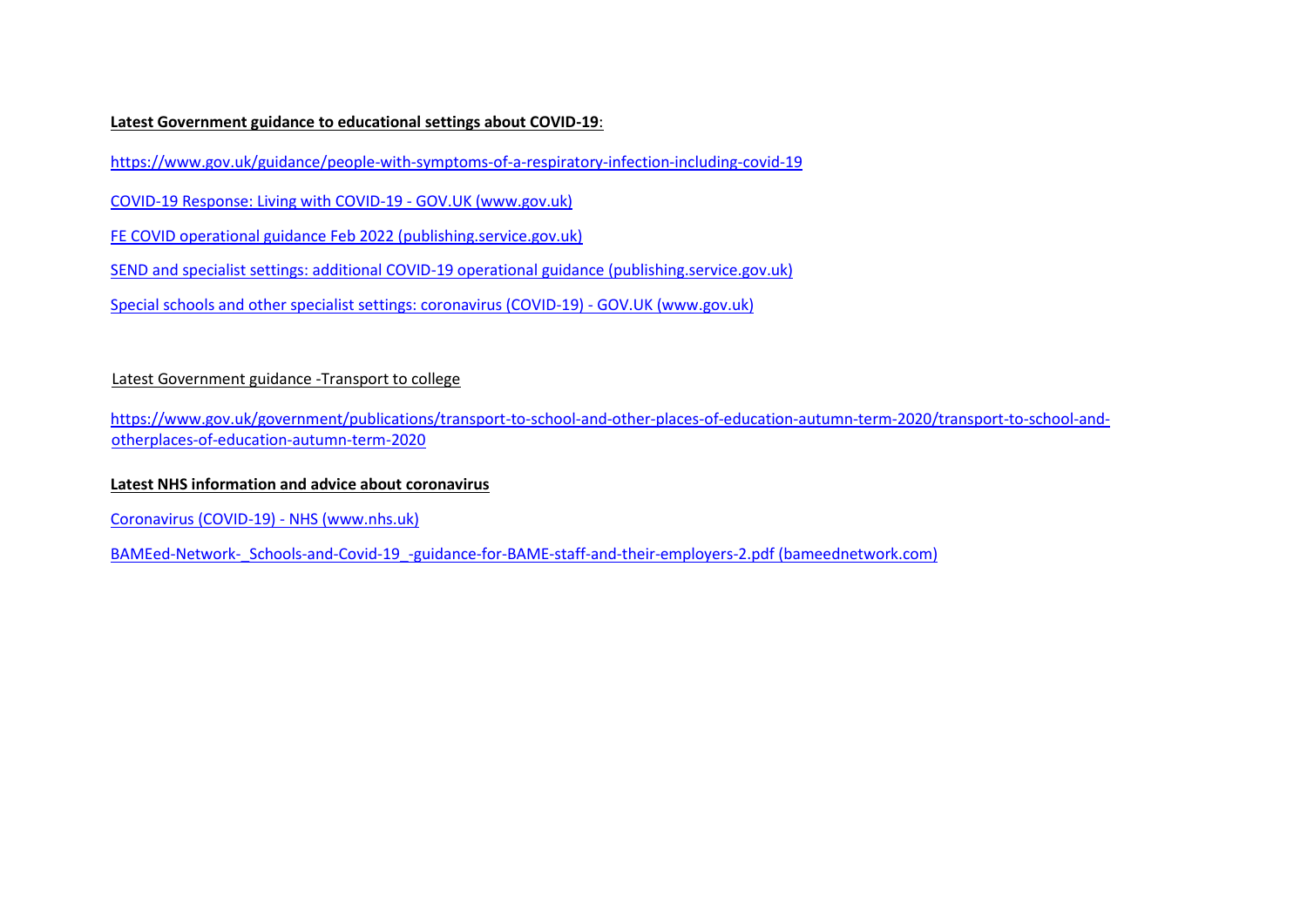Assessment

| Leadership to regularly check the latest government advice for further education<br>and to ensure the advice is shared with all staff to ensure guidance followed. |                                                                                                                                                                                                                                                                                                                                                |                                                |
|--------------------------------------------------------------------------------------------------------------------------------------------------------------------|------------------------------------------------------------------------------------------------------------------------------------------------------------------------------------------------------------------------------------------------------------------------------------------------------------------------------------------------|------------------------------------------------|
| <b>Action</b>                                                                                                                                                      | Measures to be taken to control risk                                                                                                                                                                                                                                                                                                           | Is action required and by whom?<br>Time frame? |
| Whilst stocks last we have a supply of LFD Tests<br>available on site.                                                                                             | If a learner or member of staff has a positive<br>COVID-19 test result they should try and stay at<br>home and avoid contact with other people for 3<br>days after the day that they took the test. After 3<br>days, if they feel well and do not have a high<br>temperature, the risk of passing the infection on<br>to others is much lower. | Ongoing                                        |
|                                                                                                                                                                    | Learners and members of who live with someone<br>who has a positive COVID-19 result should<br>continue to attend as normal.                                                                                                                                                                                                                    |                                                |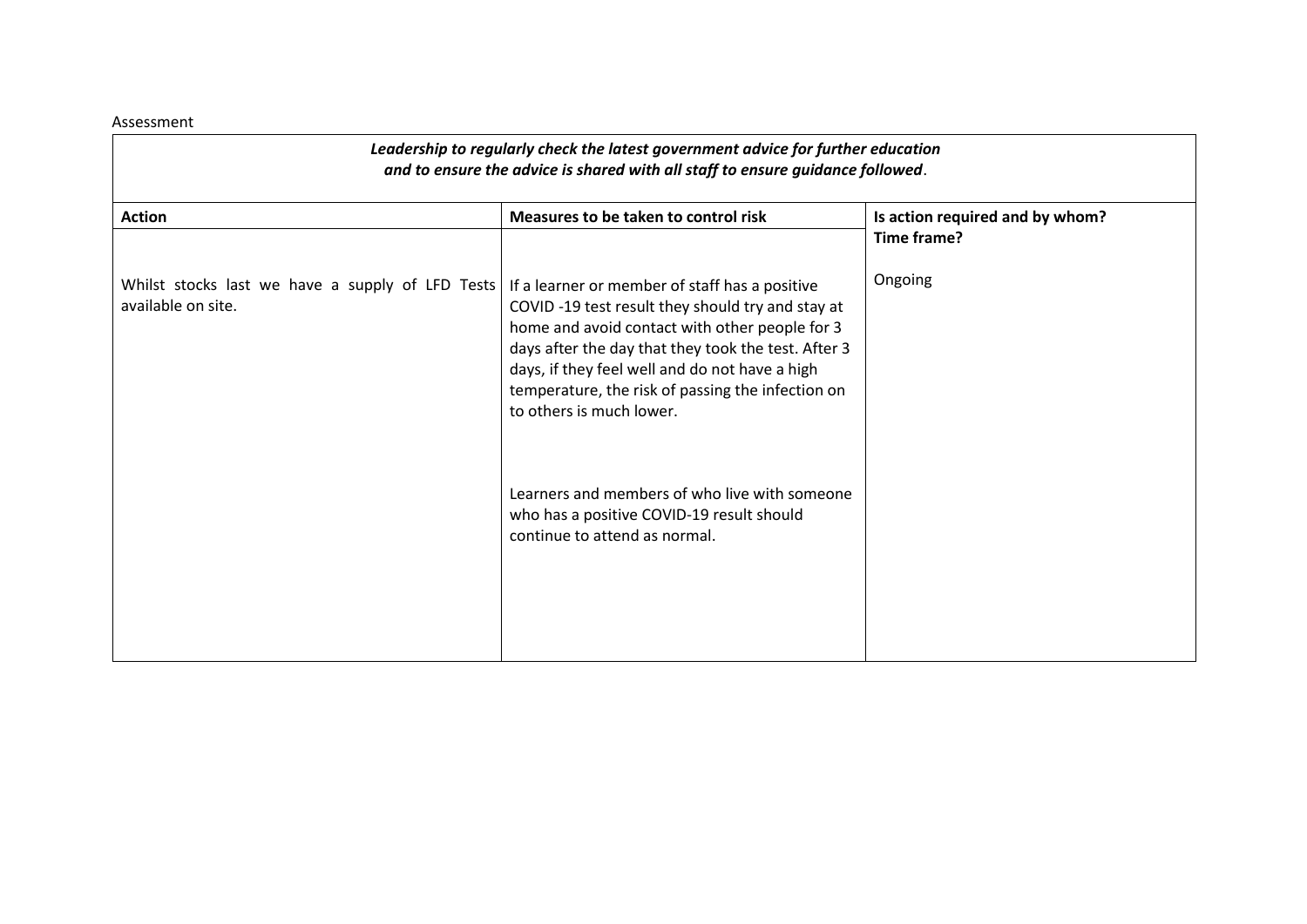| Learner/staff member testing positive on site | <b>Staff member</b> - they should try to return home<br>as soon as possible. Stay at home and avoid<br>contact with other people for 3 days after the<br>day that they took the test. After 3 days, if<br>they feel well and do not have a high           | Remote education to be put in place for any<br>learner that cannot attend college. System in<br>place to monitor engagement of learners and<br>provide support when required. |
|-----------------------------------------------|-----------------------------------------------------------------------------------------------------------------------------------------------------------------------------------------------------------------------------------------------------------|-------------------------------------------------------------------------------------------------------------------------------------------------------------------------------|
|                                               | temperature, the risk of passing the infection<br>on to others is much lower and so should<br>return to college<br><b>Learner</b> - they are to be removed from group<br>to a safe place whilst parent/carer contacted<br>and await to be taken off site. | Staff to make regular well-being calls to<br>learner.                                                                                                                         |
|                                               | Staff caring for a student while they are<br>awaiting collection should:                                                                                                                                                                                  |                                                                                                                                                                               |
|                                               | maintain 2 metre distancing and wear<br>suitable PPE                                                                                                                                                                                                      |                                                                                                                                                                               |
|                                               | If not possible, additional PPE should<br>be worn including gloves, an apron                                                                                                                                                                              |                                                                                                                                                                               |

| and face mask should be worn to avoid the risk<br>of fluids entering the eye (e.g. from coughing,<br>spitting or vomiting) Eye protection should also<br>be worn.                                        |  |
|----------------------------------------------------------------------------------------------------------------------------------------------------------------------------------------------------------|--|
| More information on PPE use can be found in the<br>Safe working in education, childcare and<br>children's social care settings, including the use<br>of personal protective equipment (PPE)<br>guidance. |  |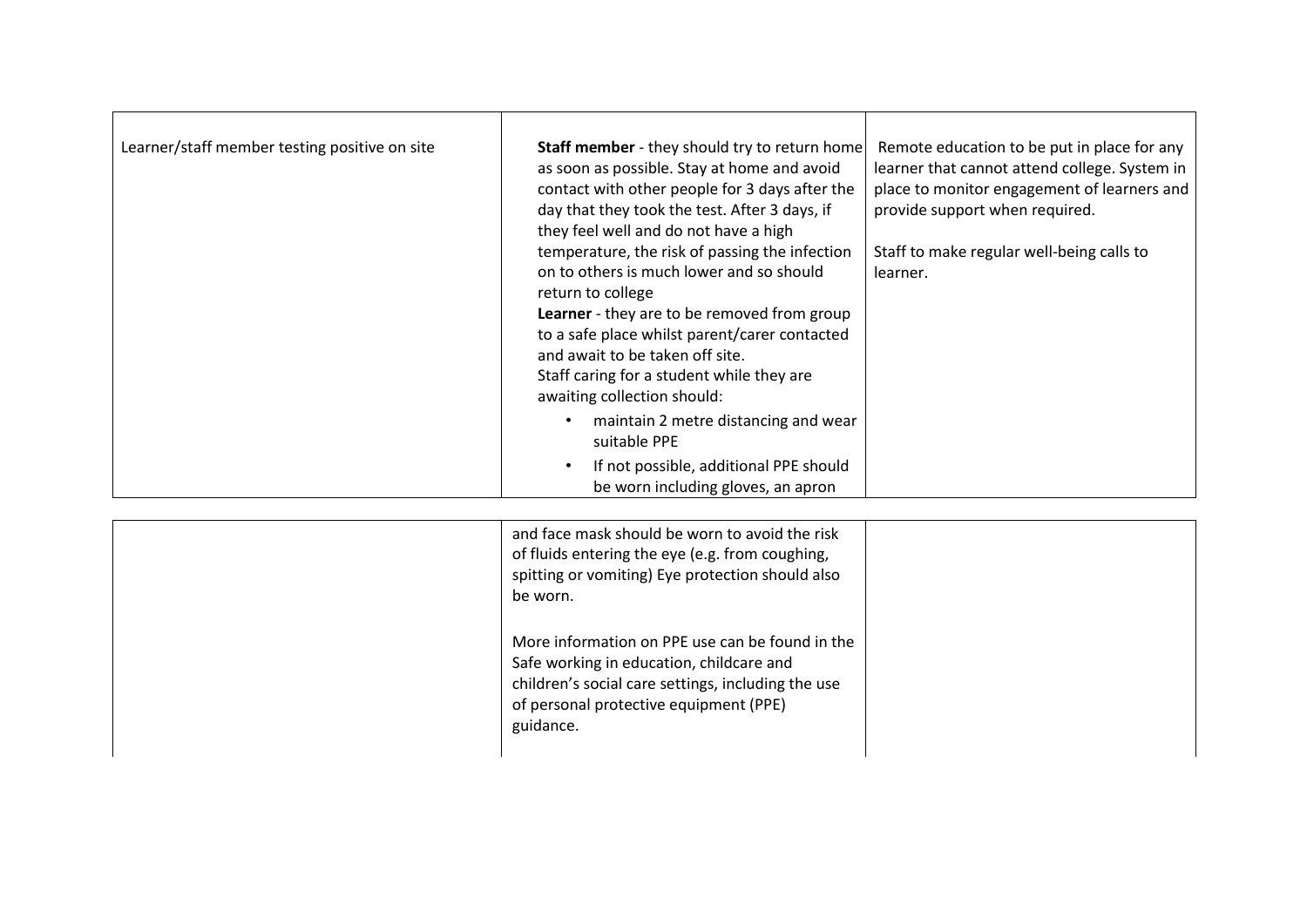| If the learner needs to go to the bathroom while<br>waiting to be collected, they should use a<br>separate bathroom if possible. The bathroom<br>should be cleaned and disinfected using standard<br>cleaning products before being used by anyone<br>else. Staff/other students who have had contact<br>with the symptomatic student must wash their<br>hands thoroughly for 20 seconds |  |
|------------------------------------------------------------------------------------------------------------------------------------------------------------------------------------------------------------------------------------------------------------------------------------------------------------------------------------------------------------------------------------------|--|
| Advise the learner that they should try and stay<br>at home and avoid contact with other people for<br>3 days after the day that they had a positive test.<br>After 3 days, if they feel well and do not have a<br>high temperature, the risk of passing the<br>infection on to others is much lower. They should<br>not return to college for at least 3 days.                          |  |
| The college will provide home testing kits whilst<br>they are still available.                                                                                                                                                                                                                                                                                                           |  |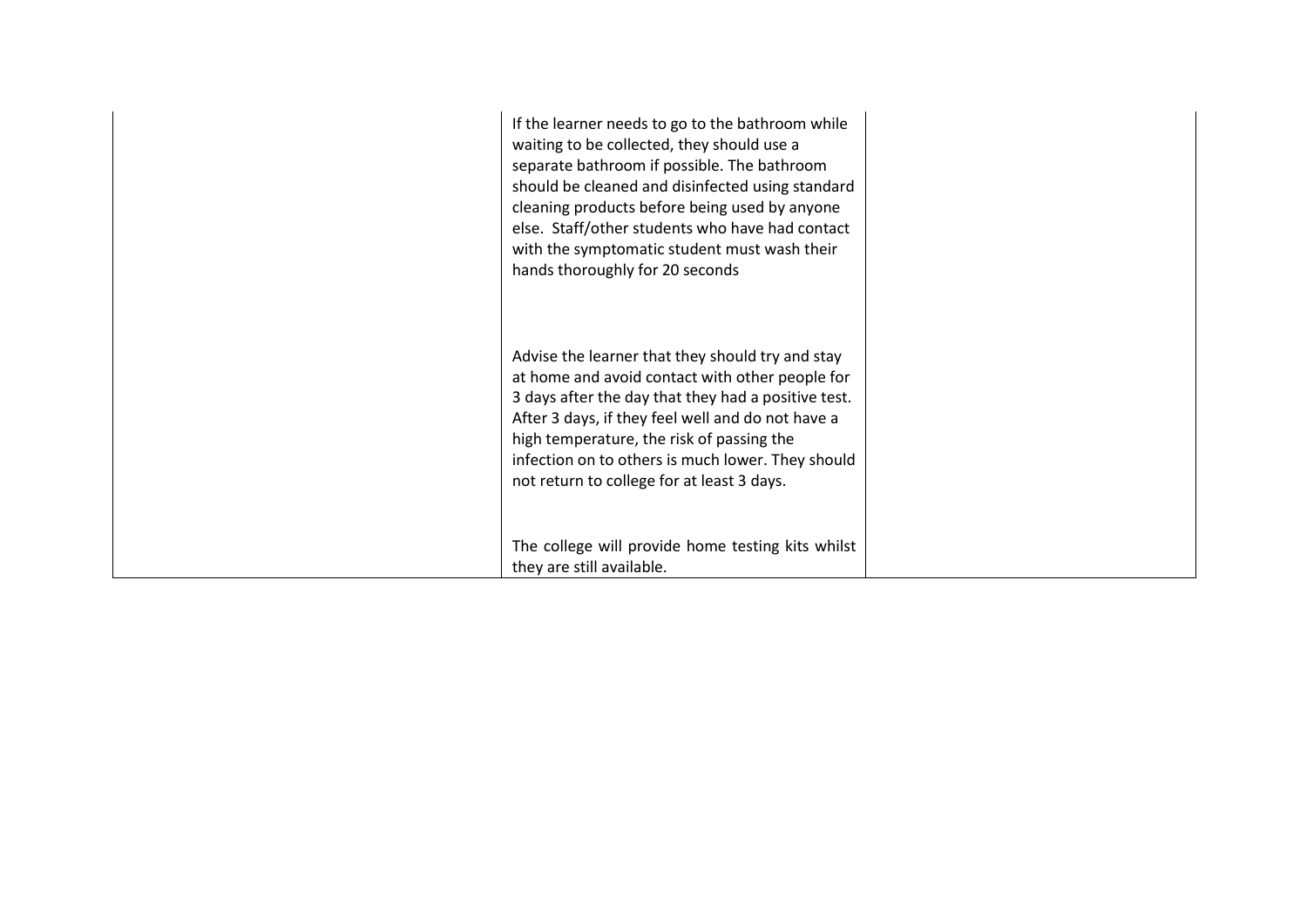| Ensure everyone is advised to clean their hands<br>thoroughly and more often than usual.                                           | Learners and staff should wash their hands:<br>• before leaving home<br>• on arrival at college<br>• after using the toilet<br>• after breaks<br>• before eating any food, including snacks<br>• before leaving college<br>Soap and water are more effective than using<br>sanitisers                                                                                                         |                                                                                                                                                                                                                                                                                  |
|------------------------------------------------------------------------------------------------------------------------------------|-----------------------------------------------------------------------------------------------------------------------------------------------------------------------------------------------------------------------------------------------------------------------------------------------------------------------------------------------------------------------------------------------|----------------------------------------------------------------------------------------------------------------------------------------------------------------------------------------------------------------------------------------------------------------------------------|
| Maintain robust hand and respiratory hygiene                                                                                       | Teachers share key information about hygiene<br>daily with learners at start of sessions.<br>Government guidance is 'Catch it, Bin it, Kill it' and<br>staff remind/show/demonstrate to learners how<br>to hand wash regularly (for 20 seconds every time<br>they use toilets and throughout the day) Also<br>remind them to minimise putting their hands near<br>face, mouth, eyes and nose. | Installation and maintenance of hand<br>sanitising solutions though out the college<br>and especially at entrances and exits. Poster<br>displayed in college re handwashing and<br>good hygiene routines.<br>Teachers desks to each have wipes, box of<br>tissues and sanitiser. |
| Maintain enhanced cleaning, including cleaning<br>frequently touched surfaces often, using standard<br>products such as detergents | Where appropriate wear personal protective<br>equipment                                                                                                                                                                                                                                                                                                                                       |                                                                                                                                                                                                                                                                                  |
| Consider how to minimise contact across the site<br>and maintain social distancing where possible                                  |                                                                                                                                                                                                                                                                                                                                                                                               |                                                                                                                                                                                                                                                                                  |
| Keep occupied spaces well ventilated                                                                                               | In cold weather, remind staff of the importance of<br>good ventilation in classroom. Internal doors to<br>remain open where fire regulation allow, to allow<br>a flow of air. Site staff to monitor the ventilation<br>in all areas daily.                                                                                                                                                    |                                                                                                                                                                                                                                                                                  |
| Response to any infection you must always:                                                                                         | Ensure individuals wear the appropriate personal<br>protective equipment (PPE) where necessary.                                                                                                                                                                                                                                                                                               |                                                                                                                                                                                                                                                                                  |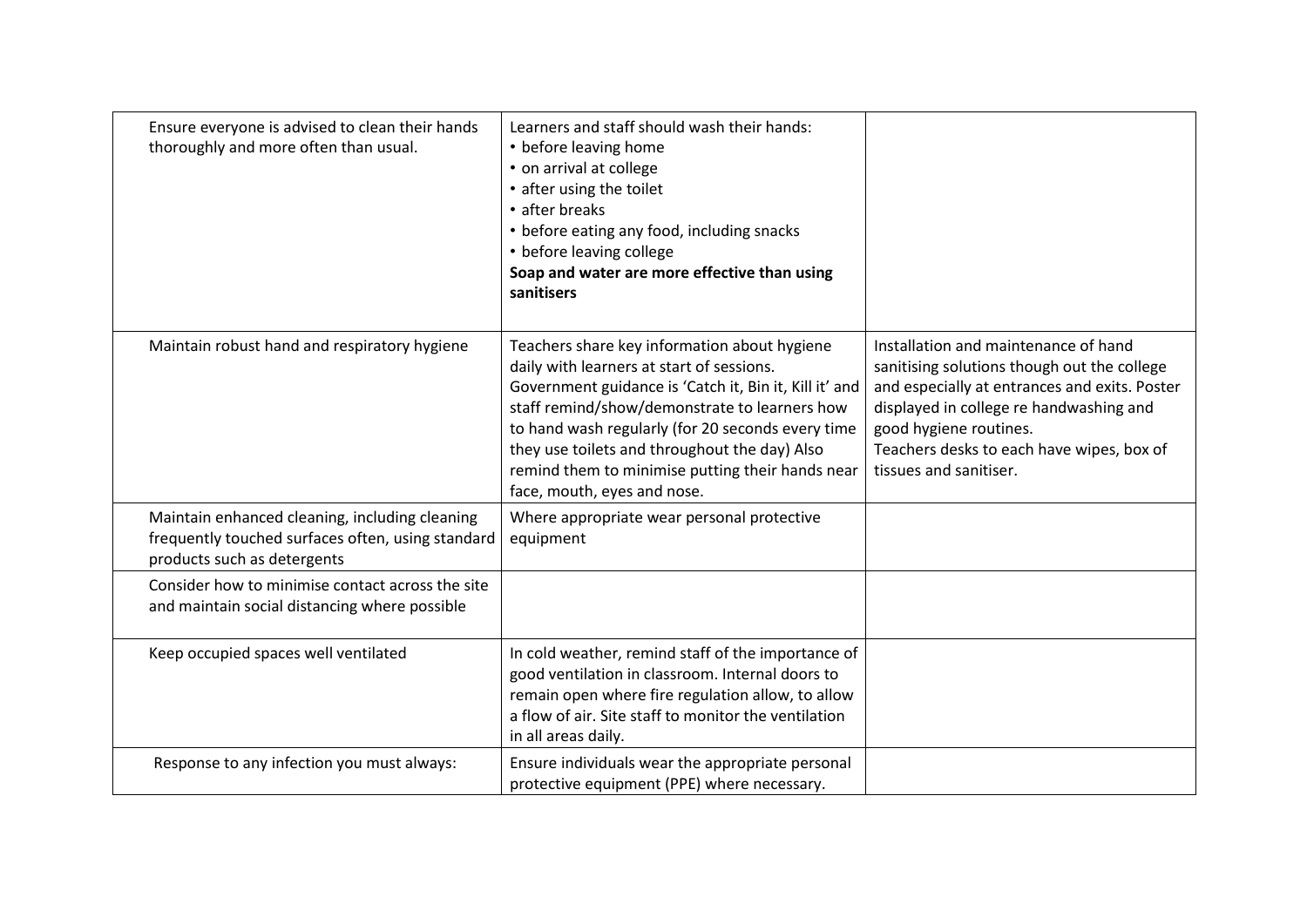| Manage and report confirmed cases of<br>COVID-19 amongst the setting community,<br>and implement Outbreak Management Plan<br>If requested by Public Health contain any<br>$\bullet$<br>outbreak by following local health protection<br>team advice |                                                                                                                                                                                                           |          |
|-----------------------------------------------------------------------------------------------------------------------------------------------------------------------------------------------------------------------------------------------------|-----------------------------------------------------------------------------------------------------------------------------------------------------------------------------------------------------------|----------|
| College cleaning carried out every day by contract<br>cleaning team.<br>https://www.gov.uk/government/publications/covid-<br>19-decontamination-in-non-healthcaresettings/covid-<br>19-decontamination-in-nonhealthcare-settings                    | A College deep clean takes place 4 times per year.<br>Adequate cleaning supplies and facilities around<br>the college are in place. Arrangements for longer<br>term continual supplies are also in place. |          |
| Staff who are pregnant must inform the leadership in<br>writing.                                                                                                                                                                                    | All pregnant staff members will be monitored by a<br>member of the Senior Leadership Team and risk<br>assessment reviews will be conducted.                                                               | On-going |
| The Oaks Specialist College will carry out a workplace<br>risk assessment and follow the guidance below.<br>$(COVID-19)$ :<br>Coronavirus<br>advice<br>for<br>pregnant<br>employees - GOV.UK (www.gov.uk)                                           | Staff who are pregnant will be informed of any<br>outbreak within the College community and action<br>will be taken as per their risk assessment.                                                         |          |